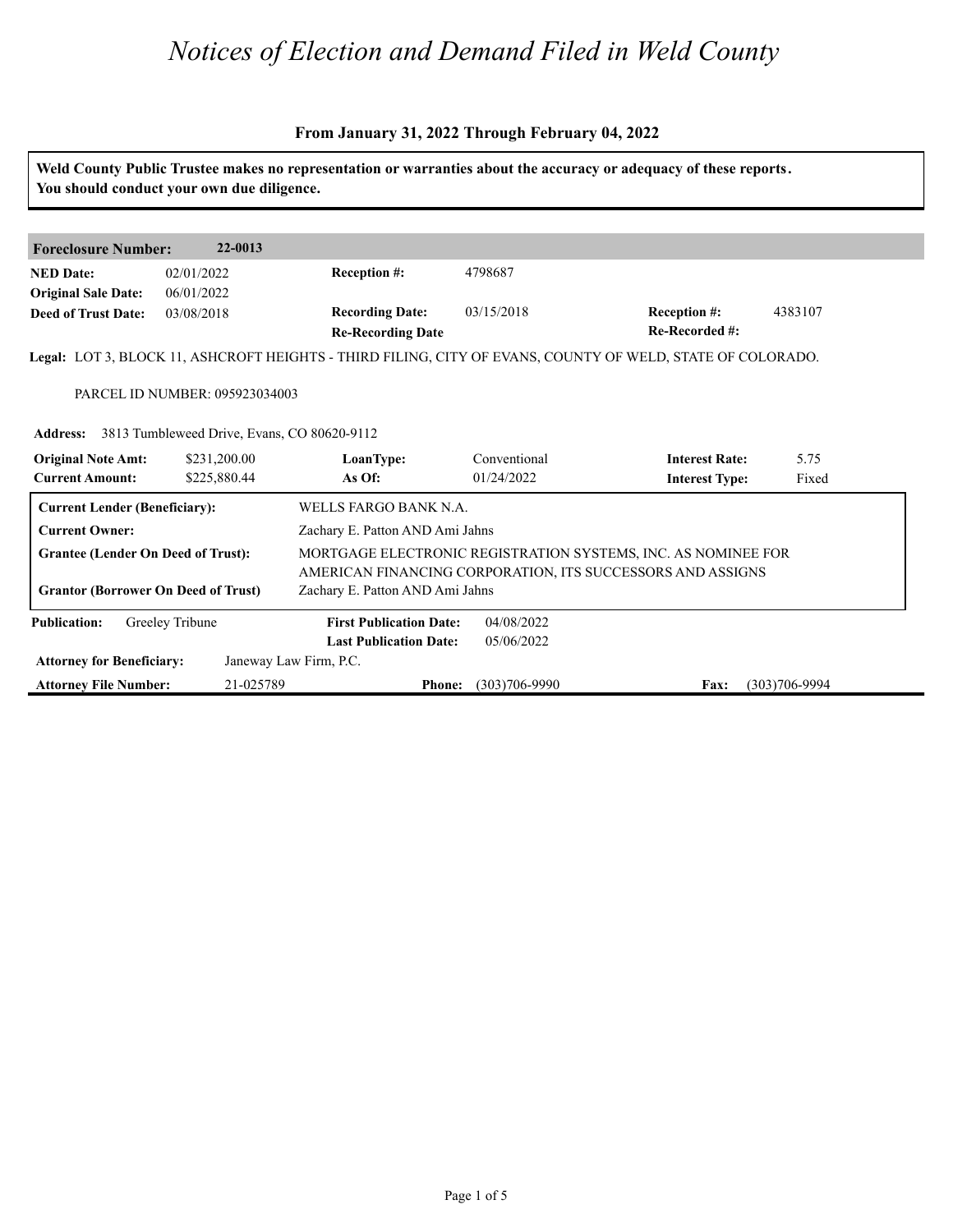#### **From January 31, 2022 Through February 04, 2022**

|                                                               | You should conduct your own due diligence.  |                                                                         |                            | Weld County Public Trustee makes no representation or warranties about the accuracy or adequacy of these reports.                 |                   |
|---------------------------------------------------------------|---------------------------------------------|-------------------------------------------------------------------------|----------------------------|-----------------------------------------------------------------------------------------------------------------------------------|-------------------|
| <b>Foreclosure Number:</b>                                    | 22-0014                                     |                                                                         |                            |                                                                                                                                   |                   |
| <b>NED</b> Date:<br><b>Original Sale Date:</b>                | 02/01/2022<br>06/01/2022                    | Reception #:                                                            | 4798688                    |                                                                                                                                   |                   |
| <b>Deed of Trust Date:</b>                                    | 03/12/2014                                  | <b>Recording Date:</b><br><b>Re-Recording Date</b>                      | 07/18/2014                 | Reception #:<br>Re-Recorded #:                                                                                                    | 4031789           |
|                                                               |                                             | EVANS, COUNTY OF WELD, STATE OF COLORADO, DESCRIBED AS FOLLOWS:         |                            | Legal: ALL THE REAL PROPERTY TOGETHER WITH IMPROVEMENT, IF ANY, SITUATE, LYING AND BEING IN THE CITY OF                           |                   |
| COLORADO.                                                     | Address: 3716 Salida Court, Evans, CO 80620 |                                                                         |                            | LOT 5A, RIVERSIDE MEADOWS SUBDIVISION FIFTH FILING, CITY OF EVANS, COUNTY OF WELD, STATE OF                                       |                   |
| <b>Original Note Amt:</b><br><b>Current Amount:</b>           | \$90,200.00<br>\$44,534.72                  | LoanType:<br>As Of:                                                     | Conventional<br>01/25/2022 | <b>Interest Rate:</b><br><b>Interest Type:</b>                                                                                    | 1.937<br>Fixed    |
| <b>Current Lender (Beneficiary):</b><br><b>Current Owner:</b> |                                             | OF THE GOVERNMENT OF THE UNITED STATES OF AMERICA                       |                            | ADMINISTRATOR OF THE U.S. SMALL BUSINESS ADMINISTRATION, AN AGENCY<br>JENNICA MARIE QUESENBERRY, WHO ACQUIRED TITLE AS JENNICA M. |                   |
| <b>Grantee (Lender On Deed of Trust):</b>                     |                                             | <b>OUESENBERRY</b><br>OF THE GOVERNMENT OF THE UNITED STATES OF AMERICA |                            | ADMINISTRATOR OF THE U.S. SMALL BUSINESS ADMINISTRATION, AN AGENCY                                                                |                   |
| <b>Grantor (Borrower On Deed of Trust)</b>                    |                                             | <b>OUESENBERRY</b>                                                      |                            | JENNICA MARIE QUESENBERRY, WHO ACQUIRED TITLE AS JENNICA M.                                                                       |                   |
| <b>Publication:</b>                                           | Greeley Tribune                             | <b>First Publication Date:</b><br><b>Last Publication Date:</b>         | 04/08/2022<br>05/06/2022   |                                                                                                                                   |                   |
| <b>Attorney for Beneficiary:</b>                              |                                             | Janeway Law Firm, P.C.                                                  |                            |                                                                                                                                   |                   |
| <b>Attorney File Number:</b>                                  | 21-026109                                   | <b>Phone:</b>                                                           | $(303)706 - 9990$          | <b>Fax:</b>                                                                                                                       | $(303)706 - 9994$ |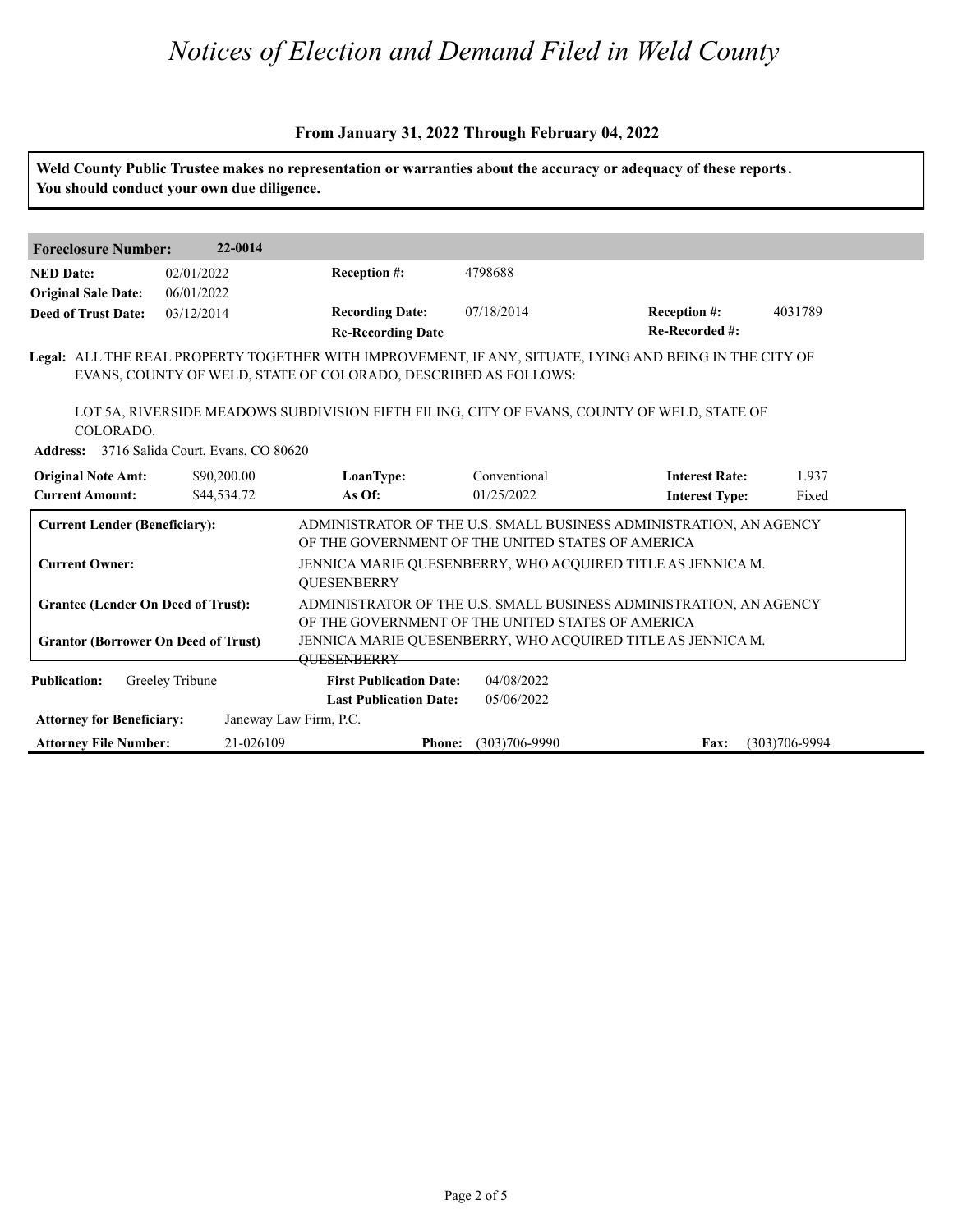#### **From January 31, 2022 Through February 04, 2022**

| <b>Foreclosure Number:</b><br>22-0015<br>Reception #:<br>4798689<br>02/01/2022<br>06/01/2022<br><b>Recording Date:</b><br>08/17/2017<br><b>Reception #:</b><br>08/15/2017<br>Re-Recorded #:<br><b>Re-Recording Date</b><br>2069 Alpine Drive, Erie, CO 80516<br>\$318,000.00<br>LoanType:<br><b>FNMA</b><br><b>Interest Rate:</b><br>\$304,729.57<br>As Of:<br>01/25/2022<br><b>Interest Type:</b><br><b>Current Lender (Beneficiary):</b><br>Wells Fargo Bank, N.A.<br><b>Current Owner:</b><br>Cam Lam<br>Mortgage Electronic Registration Systems, Inc. as nominee for Academy Mortgage<br><b>Grantee (Lender On Deed of Trust):</b><br>Corporation its successors and assigns<br><b>Grantor (Borrower On Deed of Trust)</b><br>Cam Lam<br>04/08/2022<br>Greeley Tribune<br><b>First Publication Date:</b><br>05/06/2022<br><b>Last Publication Date:</b><br>McCarthy & Holthus, LLP<br>CO-22-898354-LL<br>$(877)369 - 6122$<br><b>Phone:</b><br>Fax:<br>22-0016<br>Reception #:<br>4798690<br>02/01/2022<br>06/01/2022<br><b>Recording Date:</b><br>Reception #:<br>10/30/2017<br>10/27/2017<br>Re-Recorded #: | Weld County Public Trustee makes no representation or warranties about the accuracy or adequacy of these reports. |
|--------------------------------------------------------------------------------------------------------------------------------------------------------------------------------------------------------------------------------------------------------------------------------------------------------------------------------------------------------------------------------------------------------------------------------------------------------------------------------------------------------------------------------------------------------------------------------------------------------------------------------------------------------------------------------------------------------------------------------------------------------------------------------------------------------------------------------------------------------------------------------------------------------------------------------------------------------------------------------------------------------------------------------------------------------------------------------------------------------------------|-------------------------------------------------------------------------------------------------------------------|
| <b>NED</b> Date:<br><b>Attorney for Beneficiary:</b>                                                                                                                                                                                                                                                                                                                                                                                                                                                                                                                                                                                                                                                                                                                                                                                                                                                                                                                                                                                                                                                               |                                                                                                                   |
| <b>Original Sale Date:</b><br><b>Deed of Trust Date:</b><br>Legal: LOT 6, BLOCK 2, VISTA RIDGE FILING NO. 1T, TOWN OF ERIE, COUNTY OF WELD, STATE OF COLORADO.<br><b>Address:</b><br><b>Original Note Amt:</b><br><b>Current Amount:</b><br><b>Publication:</b><br><b>Attorney File Number:</b><br><b>Foreclosure Number:</b><br><b>NED Date:</b><br><b>Original Sale Date:</b><br><b>Deed of Trust Date:</b>                                                                                                                                                                                                                                                                                                                                                                                                                                                                                                                                                                                                                                                                                                      |                                                                                                                   |
|                                                                                                                                                                                                                                                                                                                                                                                                                                                                                                                                                                                                                                                                                                                                                                                                                                                                                                                                                                                                                                                                                                                    |                                                                                                                   |
|                                                                                                                                                                                                                                                                                                                                                                                                                                                                                                                                                                                                                                                                                                                                                                                                                                                                                                                                                                                                                                                                                                                    | 4328010                                                                                                           |
|                                                                                                                                                                                                                                                                                                                                                                                                                                                                                                                                                                                                                                                                                                                                                                                                                                                                                                                                                                                                                                                                                                                    |                                                                                                                   |
|                                                                                                                                                                                                                                                                                                                                                                                                                                                                                                                                                                                                                                                                                                                                                                                                                                                                                                                                                                                                                                                                                                                    |                                                                                                                   |
|                                                                                                                                                                                                                                                                                                                                                                                                                                                                                                                                                                                                                                                                                                                                                                                                                                                                                                                                                                                                                                                                                                                    |                                                                                                                   |
|                                                                                                                                                                                                                                                                                                                                                                                                                                                                                                                                                                                                                                                                                                                                                                                                                                                                                                                                                                                                                                                                                                                    |                                                                                                                   |
|                                                                                                                                                                                                                                                                                                                                                                                                                                                                                                                                                                                                                                                                                                                                                                                                                                                                                                                                                                                                                                                                                                                    | 4.5                                                                                                               |
|                                                                                                                                                                                                                                                                                                                                                                                                                                                                                                                                                                                                                                                                                                                                                                                                                                                                                                                                                                                                                                                                                                                    | Fixed                                                                                                             |
|                                                                                                                                                                                                                                                                                                                                                                                                                                                                                                                                                                                                                                                                                                                                                                                                                                                                                                                                                                                                                                                                                                                    |                                                                                                                   |
|                                                                                                                                                                                                                                                                                                                                                                                                                                                                                                                                                                                                                                                                                                                                                                                                                                                                                                                                                                                                                                                                                                                    |                                                                                                                   |
|                                                                                                                                                                                                                                                                                                                                                                                                                                                                                                                                                                                                                                                                                                                                                                                                                                                                                                                                                                                                                                                                                                                    |                                                                                                                   |
|                                                                                                                                                                                                                                                                                                                                                                                                                                                                                                                                                                                                                                                                                                                                                                                                                                                                                                                                                                                                                                                                                                                    |                                                                                                                   |
|                                                                                                                                                                                                                                                                                                                                                                                                                                                                                                                                                                                                                                                                                                                                                                                                                                                                                                                                                                                                                                                                                                                    |                                                                                                                   |
|                                                                                                                                                                                                                                                                                                                                                                                                                                                                                                                                                                                                                                                                                                                                                                                                                                                                                                                                                                                                                                                                                                                    |                                                                                                                   |
|                                                                                                                                                                                                                                                                                                                                                                                                                                                                                                                                                                                                                                                                                                                                                                                                                                                                                                                                                                                                                                                                                                                    |                                                                                                                   |
|                                                                                                                                                                                                                                                                                                                                                                                                                                                                                                                                                                                                                                                                                                                                                                                                                                                                                                                                                                                                                                                                                                                    |                                                                                                                   |
|                                                                                                                                                                                                                                                                                                                                                                                                                                                                                                                                                                                                                                                                                                                                                                                                                                                                                                                                                                                                                                                                                                                    | (866) 894-7369                                                                                                    |
|                                                                                                                                                                                                                                                                                                                                                                                                                                                                                                                                                                                                                                                                                                                                                                                                                                                                                                                                                                                                                                                                                                                    |                                                                                                                   |
|                                                                                                                                                                                                                                                                                                                                                                                                                                                                                                                                                                                                                                                                                                                                                                                                                                                                                                                                                                                                                                                                                                                    |                                                                                                                   |
|                                                                                                                                                                                                                                                                                                                                                                                                                                                                                                                                                                                                                                                                                                                                                                                                                                                                                                                                                                                                                                                                                                                    |                                                                                                                   |
|                                                                                                                                                                                                                                                                                                                                                                                                                                                                                                                                                                                                                                                                                                                                                                                                                                                                                                                                                                                                                                                                                                                    | 4348101                                                                                                           |
| <b>Re-Recording Date</b>                                                                                                                                                                                                                                                                                                                                                                                                                                                                                                                                                                                                                                                                                                                                                                                                                                                                                                                                                                                                                                                                                           |                                                                                                                   |
| Legal: LOT 5, BLOCK 7, FIRST ADDITION TO HILLSIDE, COUNTY OF WELD, STATE OF COLORADO.                                                                                                                                                                                                                                                                                                                                                                                                                                                                                                                                                                                                                                                                                                                                                                                                                                                                                                                                                                                                                              |                                                                                                                   |

| <b>Address:</b> 2122 27th Street, Greeley, CO 80631 |  |  |
|-----------------------------------------------------|--|--|
|                                                     |  |  |

| <b>Address:</b>                                     | 2122 27th Street, Greeley, CO 80631 |                                                    |                   |                                                                                         |               |
|-----------------------------------------------------|-------------------------------------|----------------------------------------------------|-------------------|-----------------------------------------------------------------------------------------|---------------|
| <b>Original Note Amt:</b><br><b>Current Amount:</b> | \$240,052.00<br>\$228,345.33        | LoanType:<br>As Of:                                | VA<br>01/21/2022  | <b>Interest Rate:</b><br><b>Interest Type:</b>                                          | 4<br>Fixed    |
| <b>Current Lender (Beneficiary):</b>                |                                     | Guild Mortgage Company LLC                         |                   |                                                                                         |               |
| <b>Current Owner:</b>                               |                                     | Vernon C. McKenney                                 |                   |                                                                                         |               |
| <b>Grantee (Lender On Deed of Trust):</b>           |                                     | California Corporation, Its Successors and Assigns |                   | Mortgage Electronic Registration Systems, Inc. as nominee for Guild Mortgage Company, a |               |
| <b>Grantor (Borrower On Deed of Trust)</b>          |                                     | Vernon C. McKenney                                 |                   |                                                                                         |               |
| Greeley Tribune<br><b>Publication:</b>              |                                     | <b>First Publication Date:</b>                     | 04/08/2022        |                                                                                         |               |
|                                                     |                                     | <b>Last Publication Date:</b>                      | 05/06/2022        |                                                                                         |               |
| <b>Attorney for Beneficiary:</b>                    |                                     | McCarthy & Holthus, LLP                            |                   |                                                                                         |               |
| <b>Attorney File Number:</b>                        | CO-22-897836-LL                     | <b>Phone:</b>                                      | $(877)369 - 6122$ | <b>Fax:</b>                                                                             | (866)894-7369 |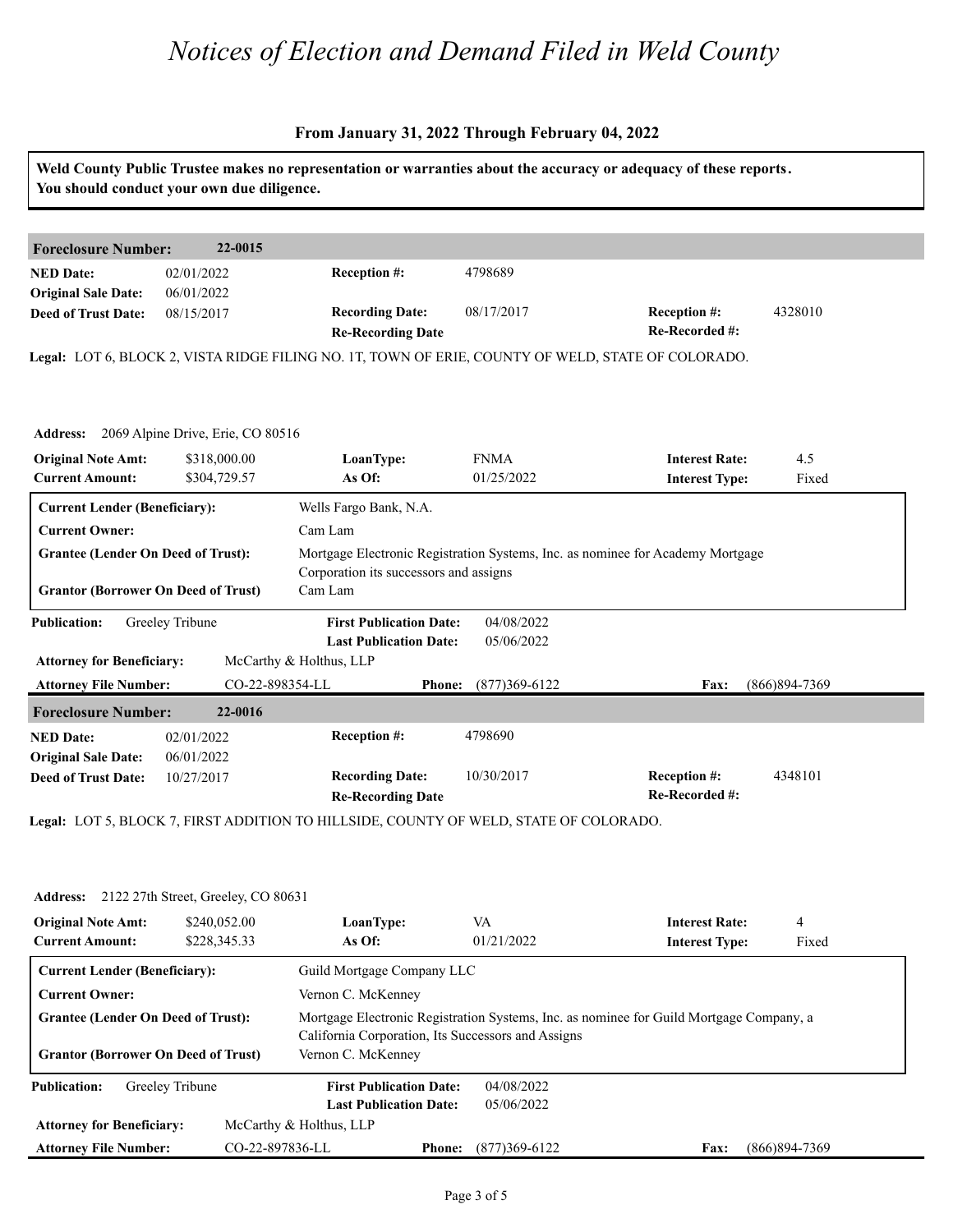#### **From January 31, 2022 Through February 04, 2022**

|                                                                                         | You should conduct your own due diligence. |                                                      |                                                                                                                                                                                                                                                                                                        | Weld County Public Trustee makes no representation or warranties about the accuracy or adequacy of these reports. |                     |
|-----------------------------------------------------------------------------------------|--------------------------------------------|------------------------------------------------------|--------------------------------------------------------------------------------------------------------------------------------------------------------------------------------------------------------------------------------------------------------------------------------------------------------|-------------------------------------------------------------------------------------------------------------------|---------------------|
| <b>Foreclosure Number:</b>                                                              | 22-0017                                    |                                                      |                                                                                                                                                                                                                                                                                                        |                                                                                                                   |                     |
| <b>NED Date:</b>                                                                        | 02/01/2022                                 | Reception #:                                         | 4798691                                                                                                                                                                                                                                                                                                |                                                                                                                   |                     |
| <b>Original Sale Date:</b>                                                              | 06/01/2022                                 |                                                      |                                                                                                                                                                                                                                                                                                        |                                                                                                                   |                     |
| <b>Deed of Trust Date:</b>                                                              | 05/31/2018                                 | <b>Recording Date:</b>                               | 06/01/2018                                                                                                                                                                                                                                                                                             | Reception #:                                                                                                      | 4403665             |
|                                                                                         |                                            | <b>Re-Recording Date</b>                             |                                                                                                                                                                                                                                                                                                        | Re-Recorded #:                                                                                                    |                     |
|                                                                                         |                                            |                                                      | Legal: TRACT 6 IN THE SOUTHWEST 1/4 OF THE NORTHEAST 1/4 OF SECTION 31, TOWNSHIP 1 NORTH, RANGE 66 WEST OF<br>THE 6TH PRINCIPAL MERIDIAN, ACCORDING TO THAT CERTAIN INSTRUMENT RECORDED APRIL 23, 1959 IN BOOK<br>1520 AT PAGE 45 (KNOWN AS SILAS CHAMBERS TRACTS), COUNTY OF WELD, STATE OF COLORADO. |                                                                                                                   |                     |
|                                                                                         |                                            | Address: 12647 COUNTY ROAD 2 1/2, BRIGHTON, CO 80603 |                                                                                                                                                                                                                                                                                                        |                                                                                                                   |                     |
| <b>Original Note Amt:</b>                                                               | \$248,417.00                               | LoanType:                                            | <b>FNMA</b>                                                                                                                                                                                                                                                                                            | <b>Interest Rate:</b>                                                                                             | 5.25                |
| <b>Current Amount:</b>                                                                  | \$240,269.55                               | As Of:                                               | 01/27/2022                                                                                                                                                                                                                                                                                             | <b>Interest Type:</b>                                                                                             | Fixed               |
| <b>Current Lender (Beneficiary):</b>                                                    |                                            | PENNYMAC LOAN SERVICES, LLC                          |                                                                                                                                                                                                                                                                                                        |                                                                                                                   |                     |
| <b>Current Owner:</b>                                                                   |                                            | NATHAN MEDINA AND MICHAEL A ROMANO                   |                                                                                                                                                                                                                                                                                                        |                                                                                                                   |                     |
| <b>Grantee (Lender On Deed of Trust):</b><br><b>Grantor (Borrower On Deed of Trust)</b> |                                            | NATHAN MEDINA AND MICHAEL A ROMANO                   | MORTGAGE ELECTRONIC REGISTRATION SYSTEMS, INC. ACTING SOLELY AS<br>NOMINEE FOR NOVA FINANCIAL & INVESTMENT CORPORATION                                                                                                                                                                                 |                                                                                                                   |                     |
| <b>Publication:</b>                                                                     | Greeley Tribune                            | <b>First Publication Date:</b>                       | 04/08/2022                                                                                                                                                                                                                                                                                             |                                                                                                                   |                     |
|                                                                                         |                                            | <b>Last Publication Date:</b>                        | 05/06/2022                                                                                                                                                                                                                                                                                             |                                                                                                                   |                     |
|                                                                                         |                                            |                                                      |                                                                                                                                                                                                                                                                                                        |                                                                                                                   |                     |
| <b>Attorney for Beneficiary:</b>                                                        |                                            | Barrett, Frappier & Weisserman, LLP                  |                                                                                                                                                                                                                                                                                                        |                                                                                                                   |                     |
| <b>Attorney File Number:</b>                                                            | 00000009407123                             | <b>Phone:</b>                                        | $(303)350-3711$                                                                                                                                                                                                                                                                                        | Fax:                                                                                                              | $(303)813 - 1107$   |
| <b>Foreclosure Number:</b>                                                              | 22-0018                                    |                                                      |                                                                                                                                                                                                                                                                                                        |                                                                                                                   |                     |
| <b>NED Date:</b>                                                                        | 02/03/2022                                 | Reception #:                                         | 4799536                                                                                                                                                                                                                                                                                                |                                                                                                                   |                     |
| <b>Original Sale Date:</b><br><b>Deed of Trust Date:</b>                                | 06/01/2022<br>06/26/2020                   | <b>Recording Date:</b><br><b>Re-Recording Date</b>   | 07/02/2020                                                                                                                                                                                                                                                                                             | Reception #:<br>Re-Recorded #:                                                                                    | 4604851             |
| Legal: SEE ATTACHED LEGAL DESCRIPTION                                                   |                                            |                                                      |                                                                                                                                                                                                                                                                                                        |                                                                                                                   |                     |
|                                                                                         | APN: 096110400061 (ACT. NO. R6779569)      |                                                      |                                                                                                                                                                                                                                                                                                        |                                                                                                                   |                     |
| <b>Address:</b>                                                                         | 2120 E. 18TH STREET, GREELEY, CO 80631     |                                                      |                                                                                                                                                                                                                                                                                                        |                                                                                                                   |                     |
| <b>Original Note Amt:</b><br><b>Current Amount:</b>                                     | \$636,000.00<br>\$132,966.35               | LoanType:<br>As Of:                                  | <b>REVERSE MORTGAGE</b><br>01/27/2022                                                                                                                                                                                                                                                                  | <b>Interest Rate:</b><br><b>Interest Type:</b>                                                                    | 2.701<br>Adjustable |
| <b>Current Lender (Beneficiary):</b>                                                    |                                            | FINANCE OF AMERICA REVERSE LLC                       |                                                                                                                                                                                                                                                                                                        |                                                                                                                   |                     |
| <b>Current Owner:</b>                                                                   |                                            | WILLIAM E. PETERS AND SHARON D. PETERS               |                                                                                                                                                                                                                                                                                                        |                                                                                                                   |                     |
| <b>Grantee (Lender On Deed of Trust):</b>                                               |                                            |                                                      | MORTGAGE ELECTRONIC REGISTRATION SYSTEMS, INC. AS NOMINEE FOR                                                                                                                                                                                                                                          |                                                                                                                   |                     |
| <b>Grantor (Borrower On Deed of Trust)</b>                                              |                                            | WILLIAM E. PETERS AND SHARON D. PETERS               | FINANCE OF AMERICA REVERSE LLC, ITS SUCCESSORS AND ASSIGNS                                                                                                                                                                                                                                             |                                                                                                                   |                     |
| <b>Publication:</b>                                                                     | Greeley Tribune                            | <b>First Publication Date:</b>                       | 04/08/2022                                                                                                                                                                                                                                                                                             |                                                                                                                   |                     |
|                                                                                         |                                            | <b>Last Publication Date:</b>                        | 05/06/2022                                                                                                                                                                                                                                                                                             |                                                                                                                   |                     |
| <b>Attorney for Beneficiary:</b><br><b>Attorney File Number:</b>                        | 22-026254                                  | Janeway Law Firm, P.C.<br><b>Phone:</b>              | $(303)706 - 9990$                                                                                                                                                                                                                                                                                      | Fax:                                                                                                              | $(303)706 - 9994$   |